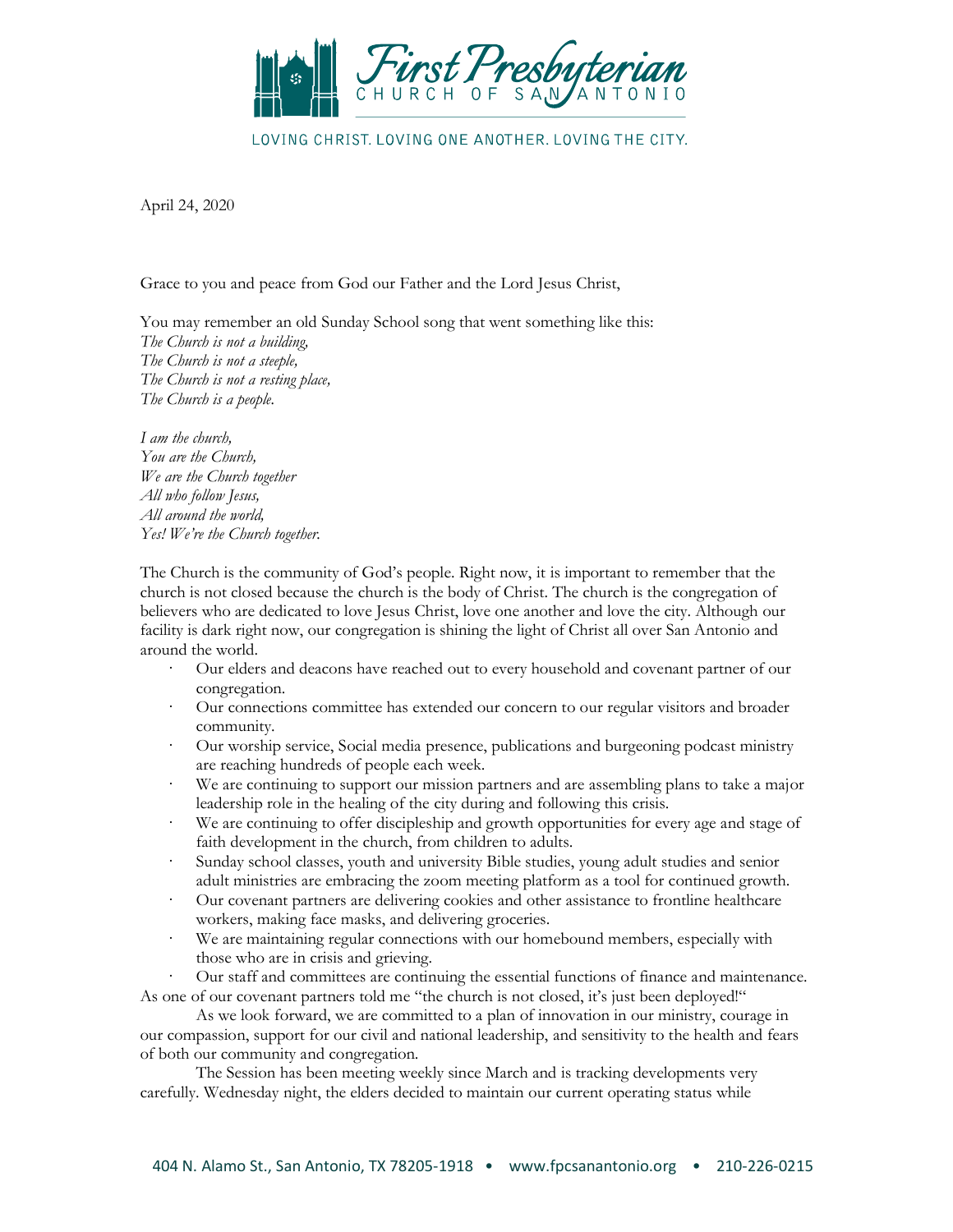developing plans for a return to regular mission and ministry. The session will review plans for that return on May 6 in full hope that we will be able to begin our return from exile. To use language from the old *Book of Church Order*, the church will proceed *"without undue haste or undue delay"* and we ask your patience as these critical decisions are made.

The following precautions remain in place.

## Worship:

We will continue to broadcast a weekly digital worship service. This service will air at 11:00 Sunday mornings from [fpcsanantonio.org,](http://fpcsanantonio.org/) the FPC app and our FPC Facebook Page. Video recordings and podcasts of the services will also be available through these platforms.

## Memorial Services and Weddings:

Following CDC guidelines, we will perform only private services of 10 in attendance or less. Arrangements will be made in consultation with the Pastoral staff. Public services to be scheduled according to guidance of civil authorities.

## Church Events:

The church facility will remain closed for all activities, meeting and events. KRL and Loaves & Fishes activities have been transferred to CAM.

Committee meetings will continue virtually. Bible study and small groups will continue to meet virtually.

## Regular business operations will continue.

We will continue to receive mail, make deposits, pay bills and pay payroll. Church ministry, program, and administrative staff will continue to work remotely. Household staff will be scheduled for regular facility cleaning and maintenance. We encourage covenant partners to continue to tithe and to download our church app for ease in doing so.

Although the facility will be closed, the Pastors, Senior Staff and Program Staff may be reached by cell phone or email. A receptionist will be available to receive and direct calls to the church from 8:30-4:30, Monday through Friday.

The session remains committed to adhere to the guidance of the civil authorities for the sake of our neighbors and our witness. Unfortunately, trying to predict the status of the pandemic from one week to the next is like trying to predict the weather or track a hurricane. There are many sophisticated models, but one never knows which ones are going to be accurate, if any.

Please understand that our leadership is not reacting out of fear of **getting** the disease. We are practicing principles of social distancing as a precaution against **spreading** the disease. In a recent interview, Pastor and Author Tim Keller said that in the short term, the best way to *"love your neighbor and family is to not take risks."* He goes on to say:

*"It's odd because by trying to avoid getting it (the virus), you're also loving your neighbor." "You can't take a risk and say, 'I'm going to go out and do things because I don't care if I get it or not.' The trouble is, you're risking the health of those who might not be able to get over it so quickly."*

This principle became very personal for the Fuller family this past Wednesday Morning.